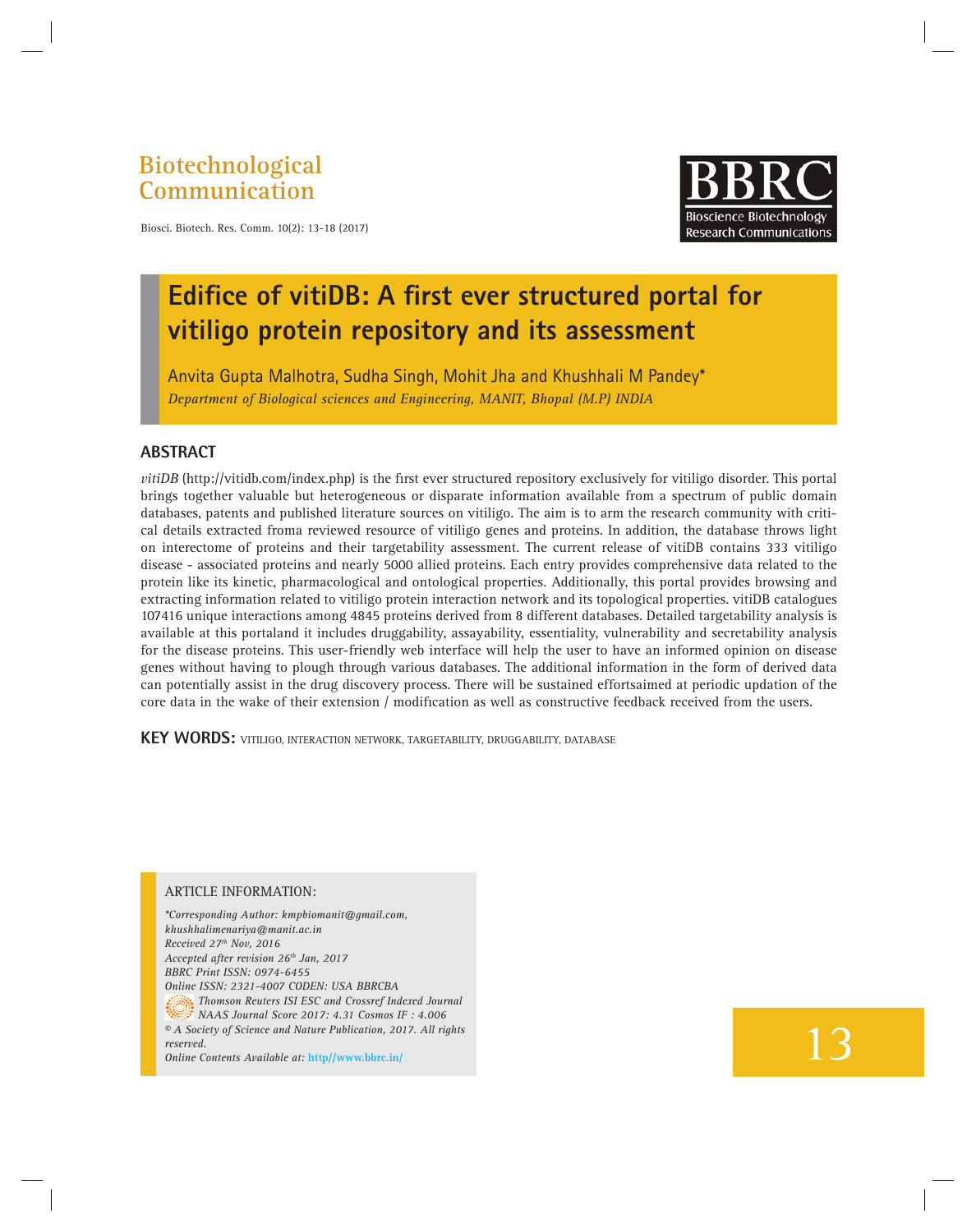#### Anvita Gupta Malhotra *et al.*

#### **Introduction**

Vitiligo is a progressive depigmentation disorder affecting nearly 1% of the world population (Guerra et al., 2010). Vitiligo disorder is characterized by progressive skin depigmentation phenomena, which is induced and maintained by the loss of melanin - producing cells at the cutaneous level. Vitiligo is known to be a skin disorder with complex etiology. Its pathogenesis and the inner causes are still unclear but, in recent years, scientific research identified various pathways and processes for its onset and progression. There are several proposed hypotheses for this depigmenting disorder which includes autoimmunity auto-cytotoxic/ metabolic mechanisms, (Reimann et al., 2012), and impaired melanocyte migration and/or proliferation (Westerhof and d'Ischia, 2007, Speeckaert et al., 2015).

Studies also show the important role played by genetic susceptibility in the origin of vitiligo. These mechanisms are neither mutually exclusive, noradequate enough to explain the disease etiology on their own. An integrated viewpoint can be formed by incorporating all the different causal factors that could contribute to some extent to melanocyte destruction into a 'convergence theory' (Le Poole et al., 1993), (Schallreuter et al., 2008, Jin et al., 2016, Spritz, 2011). Vitiligo involves a complex framework of interactions between various proteins, pathways and processes (Laddha et al., 2013). An attempt has been made here to bring together these disease proteins on a common platform to display their related properties. Further protein-protein interaction (PPI) data for each of these disease proteins were extracted to generate a comprehensive vitiligo interectome map (Malhotra et al., 2017).

Information regarding the interectome analysis is also made readily available on this portal.A better understanding of the disease could provide new targets for prevention or treatment of vitiligo (Passeron and Ortonne, 2012). An ideal drug target should comprehend following properties: favourable assayability for high throughput screening, ability to modify a disease, less effect on alteration of physiological conditions or other diseases, differential expression across the body, the availability of a biomarker, etc. Experimentally evaluating all proteins for their targetability is an overwhelming task (Gashaw et al., 2011, Dey-Rao and Sinha, 2017).

Hence, it's not experimentally possible to analyse and prioritize all the drug targets in a laboratory. This necessitates employinga computational technique for evaluation of proteins on the standards of potent drug targets (Sakharkar and Sakharkar, 2007, Costa et al., 2010, Kandoi et al., 2015). Thus targetability analysis of these proteins will aid in shortlisting prospective therapeutic drug targetsfrom the entire proteome with high specificity.

There is no exclusive database for vitiligo disease proteins available till date. All related information is dispersed in various published literature and online databases and is, therefore, extremely difficult to access. For assisting the vitiligo researchers, all scattered data has been compiled together and adedicated and comprehensive vitiligo proteins repository – vitiDB - is developed.

#### **Methodology**

#### **Data collection and compilation**

The organization of data was done systematically as primary and derived data [Figure-1]. The primary data consists of the vitiligo disease proteins related information. The secondary data includes disease proteins interaction data and its analysis features. Alongside the targetability related parameters were also computed and added to the resource.

#### **Disease Protein Information**

In order to build a comprehensive resource for vitiligo proteins an extensive search was carried out across various online databases like NCBI (2017), Uniprot (2015), AnyGene [AnyGenes® http://www.anygenes.com/index. php], Harmonizome (Rouillard et al., 2016), vitivar [http:// vitivar.igib.res.in/genes], GeneCards (Rebhan et al., 1998), DOlite (Du et al., 2009), DisGeNET (Pinero et al., 2015), OMIM (Hamosh et al., 2005), Disease Ontology (Schriml et al., 2012) and Human Phenotype Ontology (Kohler et al., 2014). Along with these databases, information was also manually curated from published literature, microarray experiments and SNP analysis. Gene susceptibility studies (Passeron and Ortonne, 2005), (Picardo et al., 2015) were also considered while collating the disease genes for vitiligo.

#### **Vitiligo Interectome Data**

PPI data for the disease proteins were extracted from eight different databases. These includes BioGrid (Chatr-Aryamontri et al., 2015), MINT (Ceol et al., 2010), STRING (Szklarczyk et al., 2017), Reactome (Croft et al., 2014), DIP (Xenarios et al., 2002), IntAct (Kerrien et al., 2012), Spike (Paz et al., 2011) and GeneMania (Zuberi et al., 2013). All this data was merged and the unique interactions were employed for construction of unidirectional vitiligo interaction map (Malhotra et al., 2017) in Cytoscape (Kohl et al., 2011).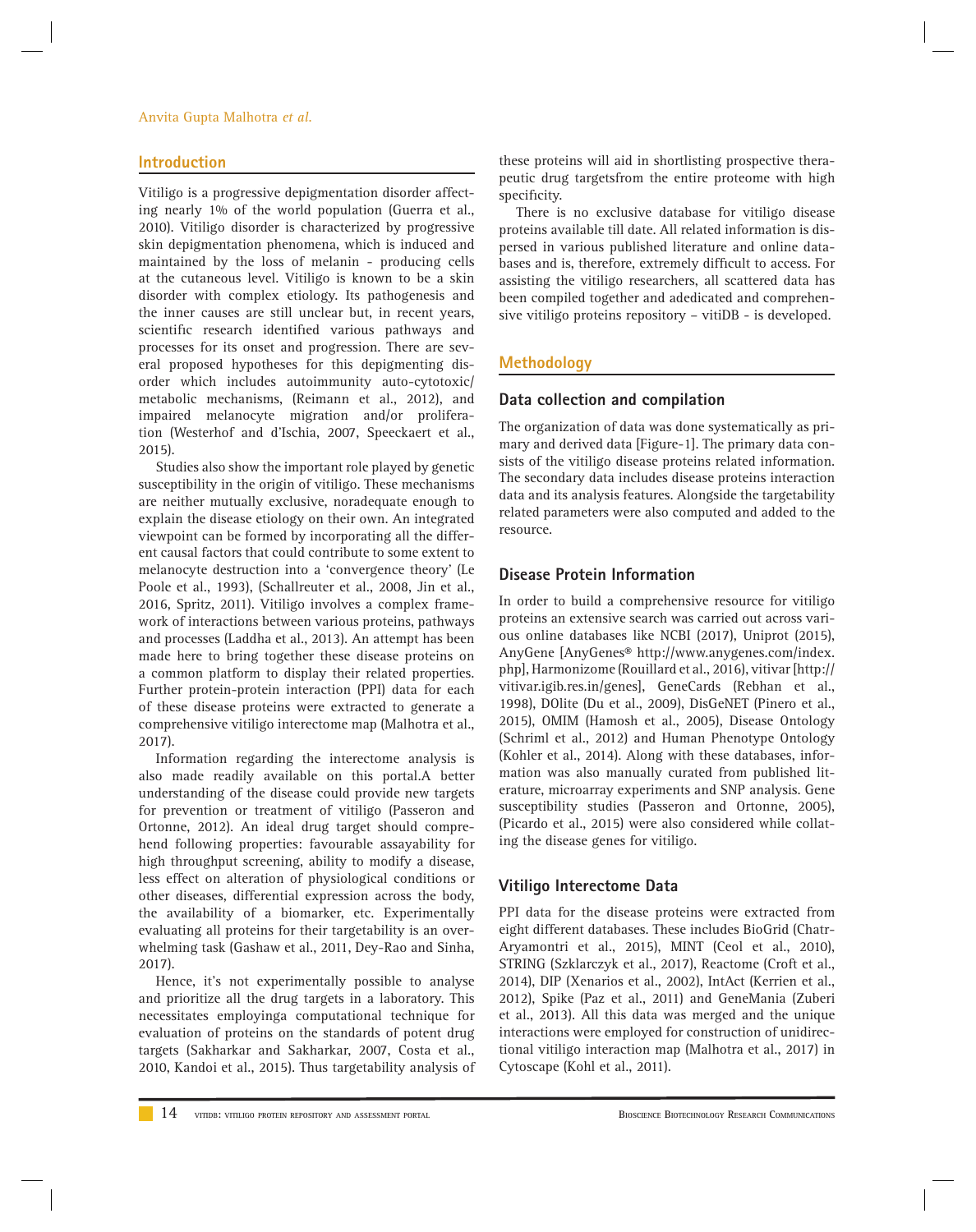

Cytoscape is a highly versatile program for the analysis, operation and visualization of large networks. Later, the topological properties (Degree, Betweeness centrality, Topological coefficient, Clustering coefficient, Closeness centrality, Radiality, Stress, Neighbourhood connectivity and Average shortest path length) were calculated for all the proteins in the map. These calculation were done in Network Analyzer (Assenov et al., 2008), an inbuilt plugin with cytoscape that is used for comprehensive analysis of network topologies.

#### **Targetability statistics for disease proteins**

The key disease proteins were analysed for their ability to be a good therapeutic target (Rask-Andersen et al., 2011). This was done under five heads namely Druggability (Druggable Genome (Hopkins and Groom, 2002), can SAR druggability (Bulusu et al., 2014), DrugBank (Law et al., 2014), DGI druggability (Griffith et al., 2013), PDTD (Gao et al., 2008) and Domain DrugEBIlity (EMBL) [https://www.ebi.ac.uk/chembl/drugebility/]) Assayability (Sigma Aldrich database, Brenda (Schomburg et al., 2017), Ki database [https://kidbdev.med.unc.edu/ databases/kidb.php], PDB (Berman et al., 2000) or Binding DB (Gilson et al., 2016)), Essentiality (OGE (Chen et al., 2012), MGD (Eppig et al., 2007), Human Phenotype project (Kohler et al., 2014), Part et al. (Park et al.,

2008) or Georgi et al. (Georgi et al., 2013)), Vulnerability (Holme et al., 2002) and Secretability (Narayanan, 2015).

#### **Database architecture and web interface development**

All the collated data were entered in excel files which were converted into csv files. These files were later imported into MySQL database. MySQL, an object-relational open source database management system, was employed to manage the data at the back-end. There were 11 tables in the database. The database was launched using Apache HTTP server online on Linux Platform and on local machine via WAMP server 2.0. For the backend support i.e., database interfacing scripts, we have used PHP programming language. It queries backend database to retrieve information. The front end was designed using HTML 5.

#### **Results and Discussion**

#### **Implementation**

The database is sectioned into three categories: Vitiligo Protein Repository, Vitiligo Interectome map and Targetability Analysis. All the information can be browsed under the sections mentioned below (Figure-2).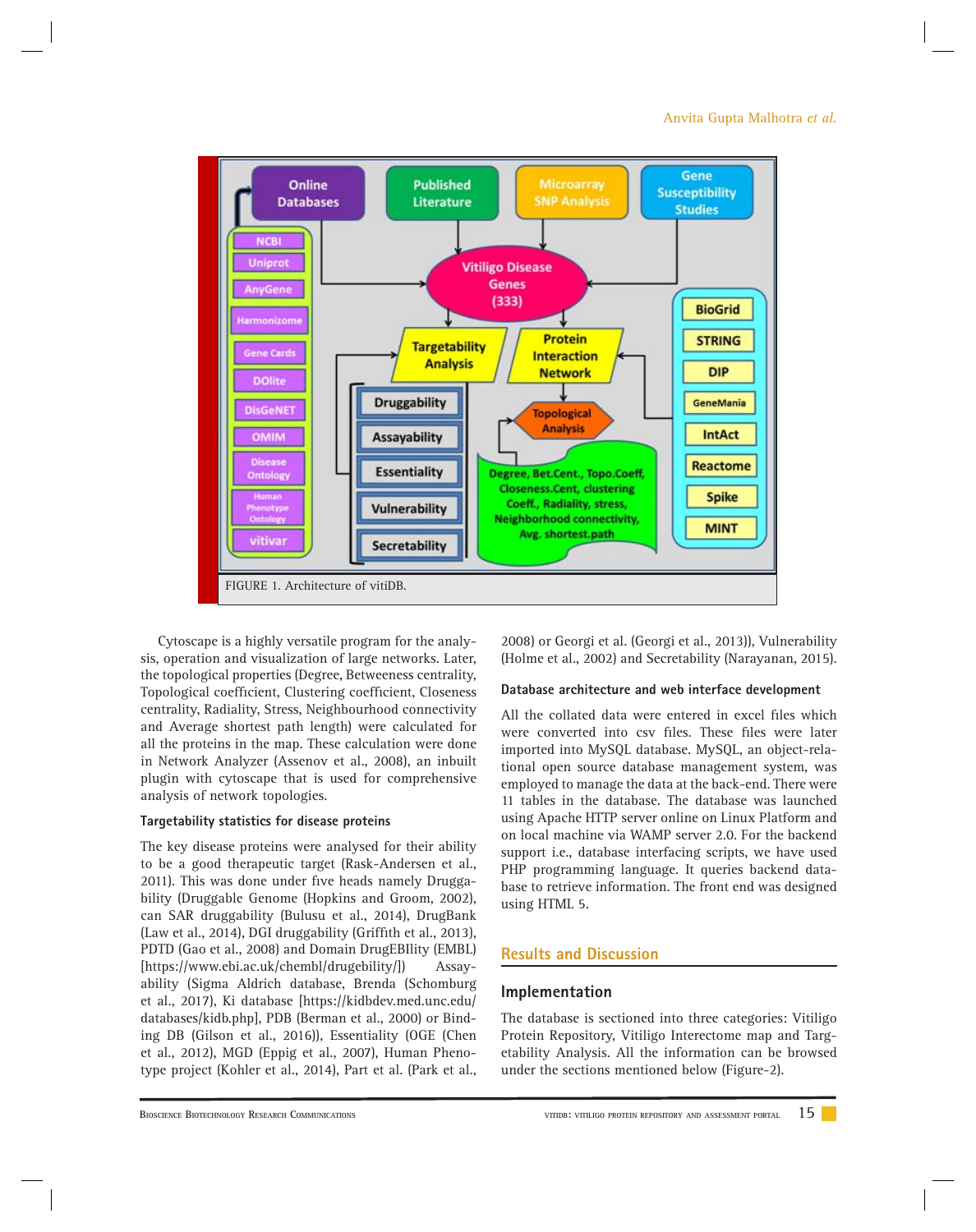#### Anvita Gupta Malhotra *et al.*



#### **Vitiligo Protein Repository:**

A total of 333 disease proteins were identified. Their related information is made available from this section under the following features:

Basic Information- This includes Gene name, Protein name, Uniprot id, status, Length of the protein, gene name synonyms and also the source from which this protein is obtained as vitiligo disease protein. This source can be related to protein or pathway in which the protein is involved like database, microarray experimentation, autoimmunity, susceptibility studies, apoptosis, melanogenesis (Singh et al., 2013) or oxidative stress.

Kinetic properties – Enzyme related information is displayed here under the headings EC number, Catalytic activity, KineticsPathway, Enzyme regulation, Active site, Binding site, Site or Function.

Ontology Data – Gene Ontology details and identifiers are made available.

PubmedDetails – Pubmed ids for the corresponding protein is mentioned.

Cross-reference to other online databases - The vitiligo protein entries are linked to other biological databases like PDB, SMR, Protein Model Portal, PDBsum, DisProt, STRING, MINT, IntAct, DIP, BioGrid, Guide to PHARMACOLOGY, DrugBank, ChEMBL, BindingDB, KEGG, GeneID, Ensembl, BRENDA, BioCyc, Reactome, InterPro, PRINTS, PROSITE, Pfam, DisGeNET, Gene-Cards, PharmGKB or GeneWiki.

#### **Vitiligo Interaction Map**

The disease proteins interaction network consists of 4845 nodes and 107416 unique interactions. The interacting partners along with the topological properties are available for each of 4845 proteins. Further, based on the network topology analysis, the proteins were classified as backbone and core proteins and are labeled accordingly in the database under the section Classification of proteins.

#### **Targetability Analysis of Disease proteins**

A comprehensive description of all the features pertaining to the drug target identification was fetched from various sources and displayed under this head. The proteins that are in alignment with most of the parameters are entitledto be the prospective target for the vitiligo disorder. The later updates will aim at making the targetability analysis available for all the human proteins.

#### **Concluding Remarks**

The increasing amount of data on protein interactions, drug target features,and the knowledge of drug-like properties can act as a very lucrative starting point for vitiligo drug hunt. Vitiligo sufferers still have to face ostracism and discrimination around the world. This is a modest attempt to aid in its treatment. The enriched data and search utilities available at vitiDB might assist other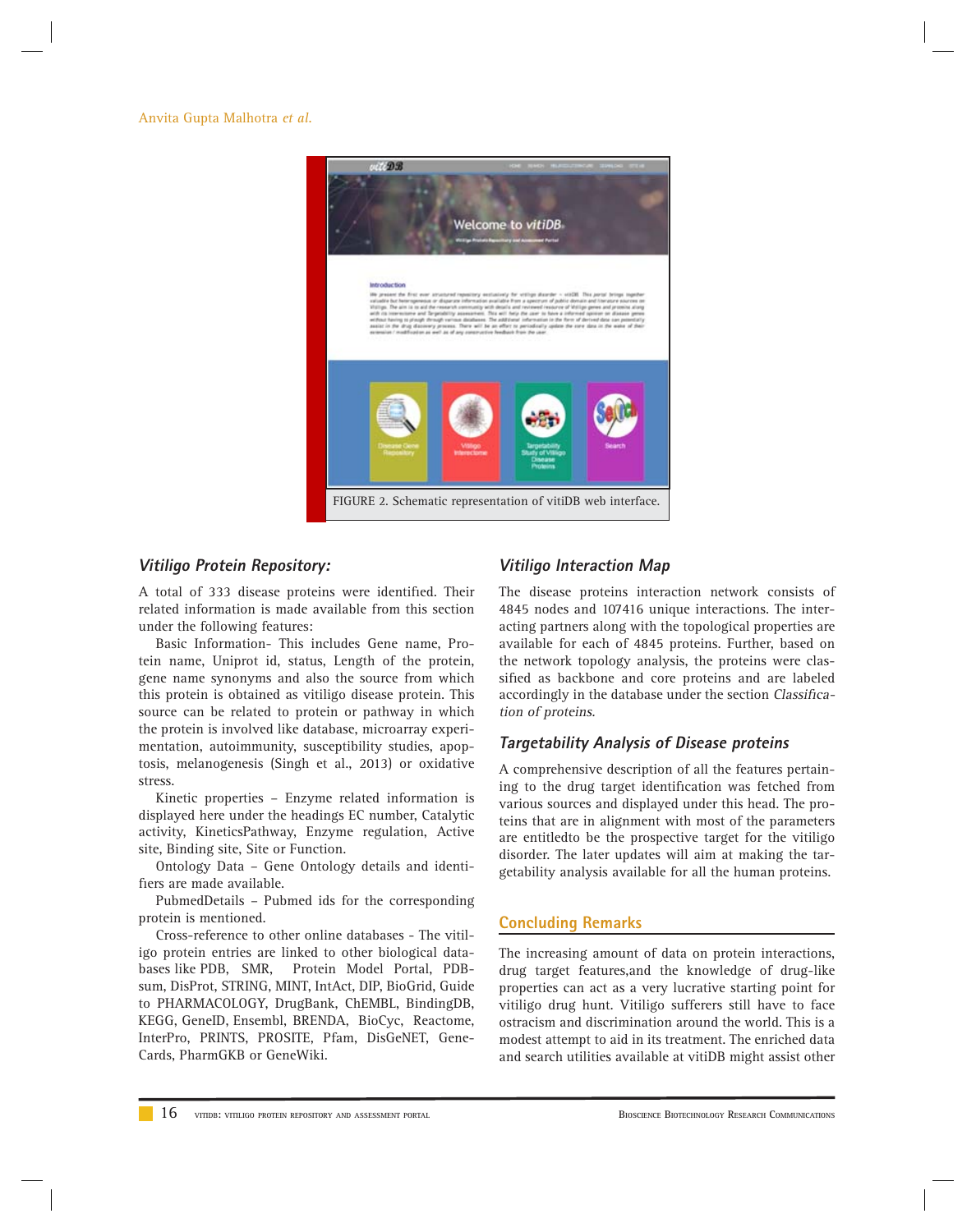#### **Availability**

vitiDBis a free database that can be accessed at http:// vitidb.com

#### **Acknowledgments**

The authors thankfully acknowledge the help, support and guidance provided by Dr. Ajay Pandey, Department of Mechanical Engineering, MANIT, Bhopal.

#### **References**

Anonymous (2015) UniProt: a hub for protein information, Nucleic Acids Res 43(Database issue), D204-212.

Anonymous (2017) Database Resources of the National Center for Biotechnology Information, Nucleic Acids Res 45(D1), D12- D17.

Assenov, Y., F. Ramirez, S. E. Schelhorn, T. Lengauer, M. Albrecht (2008), Computing topological parameters of biological networks, Bioinformatics 24(2), 282-284.

Berman, H. M., J. Westbrook, Z. Feng, G. Gilliland, T. N. Bhat, H. Weissig, I. N. Shindyalov, P. E. Bourne (2000) The Protein Data Bank, Nucleic Acids Res 28(1), 235-242.

Bulusu, K. C., J. E. Tym, E. A. Coker, A. C. Schierz, B. Al-Lazikani (2014) canSAR: updated cancer research and drug discovery knowledgebase, Nucleic Acids Res 42(Database issue), D1040- 1047.

Ceol, A., A. ChatrAryamontri, L. Licata, D. Peluso, L. Briganti, L. Perfetto, L. Castagnoli, G. Cesareni (2010) MINT: the molecular interaction database, 2009 update, Nucleic Acids Res 38(Database issue), D532-539.

Chatr-Aryamontri, A., B. J. Breitkreutz, R. Oughtred, et al., (2015) The BioGRID interaction database: 2015 update, Nucleic Acids Res 43(Database issue), D470-478.

Chen, W. H., P. Minguez, M. J. Lercher, P. Bork (2012) OGEE: an online gene essentiality database, Nucleic Acids Res 40(Database issue), D901-906.

Costa, P. R., M. L. Acencio, N. Lemke (2010) A machine learning approach for genome-wide prediction of morbid and druggable human genes based on systems-level data, BMC Genomics 11 Suppl 5, S9.

Croft, D., A. F. Mundo, R. Haw, M. Milacic, et al., (2014) The Reactome pathway knowledgebase, Nucleic Acids Res 42(Database issue), D472-477.

Dey-Rao, R., A. A. Sinha (2017) Vitiligo blood transcriptomics provides new insights into disease mechanisms and identifies potential novel therapeutic targets, BMC Genomics 18(1), 109.

Anvita Gupta Malhotra *et al.*

Du, P., G. Feng, J. Flatow, J. Song, M. Holko, W. A. Kibbe, S. M. Lin (2009) From disease ontology to disease-ontology lite, statistical methods to adapt a general-purpose ontology for the test of gene-ontology associations, Bioinformatics 25(12), i63-68.

Eppig, J. T., J. A. Blake, C. J. Bult, J. A. Kadin, J. E. Richardson (2007) The mouse genome database (MGD): new features facilitating a model system, Nucleic Acids Res 35(Database issue), D630-637.

Gao, Z., H. Li, H. Zhang, X. Liu, L. Kang, X. Luo, W. Zhu, K. Chen, X. Wang, H. Jiang (2008) PDTD: a web-accessible protein database for drug target identification, BMC Bioinformatics 9, 104.

Gashaw, I., P. Ellinghaus, A. Sommer, K. Asadullah (2011) What makes a good drug target?, Drug Discov Today 16(23- 24), 1037-1043.

Georgi, B., B. F. Voight, M. Bucan (2013) From mouse to human, evolutionary genomics analysis of human orthologs of essential genes, PLoS Genet 9(5), e1003484.

Gilson, M. K., T. Liu, M. Baitaluk, G. Nicola, L. Hwang, J. Chong (2016) BindingDB in 2015: A public database for medicinal chemistry, computational chemistry and systems pharmacology, Nucleic Acids Res 44(Database issue), D1045- 1053.

Griffith, M., O. L. Griffith, A. C. Coffman, J. V. Weible, J. F. McMichael, N. C. Spies, J. Koval, I. Das, M. B. Callaway, J. M. Eldred, C. A. Miller, J. Subramanian, R. Govindan, R. D. Kumar, R. Bose, L. Ding, J. R. Walker, D. E. Larson, D. J. Dooling, S. M. Smith, T. J. Ley, E. R. Mardis, R. K. Wilson (2013) DGIdb - Mining the druggable genome, Nat Methods 10(12), 1209- 1210.

Guerra, L., E. Dellambra, S. Brescia, D. Raskovic (2010) Vitiligo: pathogenetic hypotheses and targets for current therapies, Curr Drug Metab 11(5), 451-467.

Hamosh, A., A. F. Scott, J. S. Amberger, C. A. Bocchini, V. A. McKusick (2005) Online Mendelian Inheritance in Man (OMIM): a knowledgebase of human genes and genetic disorders, Nucleic Acids Res 33(Database issue), D514-517.

Holme, P., B. J. Kim, C. N. Yoon, S. K. Han (2002) Attack vulnerability of complex networks, Phys Rev E Stat Nonlin Soft Matter Phys 65(5 Pt 2), 056109.

Hopkins, A. L., C. R. Groom (2002) Thedruggable genome, Nat Rev Drug Discov 1(9), 727-730.

Jin, Y., G. Andersen, D. Yorgov, T. M. Ferrara, S. Ben, K. M. Brownson, P. J. Holland, S. A. Birlea, J. Siebert et al., (2016) Genome-wide association studies of autoimmune vitiligo identify 23 new risk loci and highlight key pathways and regulatory variants, Nat Genet 48(11), 1418-1424.

Kandoi, G., M. L. Acencio, N. Lemke (2015) Prediction of Druggable Proteins Using Machine Learning and Systems Biology, A Mini-Review, Front Physiol 6.

Kerrien, S., B. Aranda, L. Breuza, A. Bridge, et al., (2012) The IntAct molecular interaction database in 2012, Nucleic Acids Res 40(Database issue), D841-846.